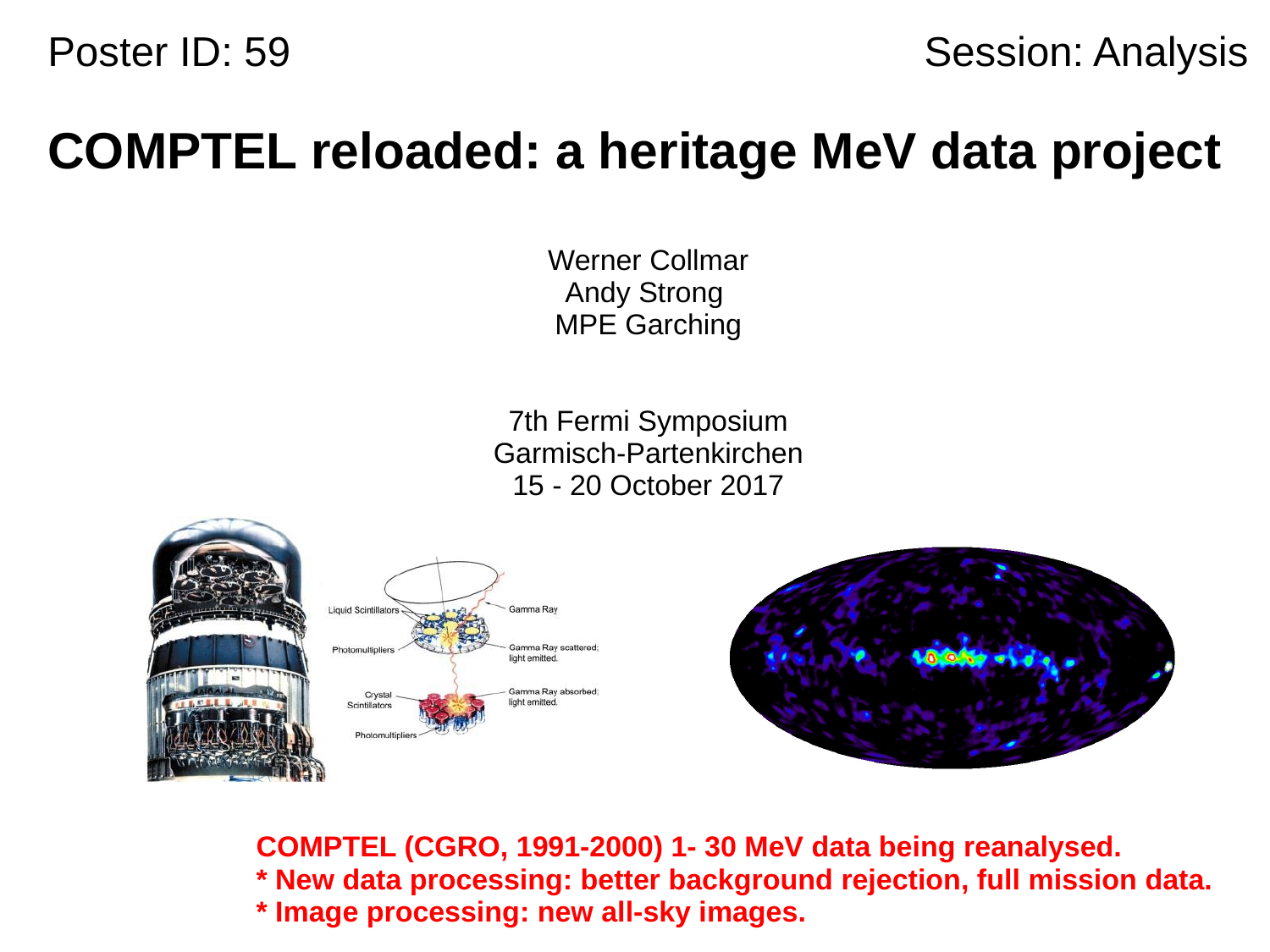### **COMPTEL Analyses in 21. Century**

#### **Why?**

- **1. COMPTEL Catalog covers only part of the mission**
- **COMPTEL science not "fully" exploited**
- **late-mission data not really explored**
- **no whole-mission maps (except <sup>26</sup>Al)**
- **no systematic source searches**
- **no whole-mission analyses for sources (except Crab)**
- **no more sensitive MeV mission for years**
- **improved computer power available**

#### **How?**

- **software to automate the analyses**
- **systematic source searches all-sky analyses (incl. diffuse model handling) for** 
	- **different time periods**
	- **new energy bands to avoid background lines (standard.: 0.75-1, 1-3, 3-10,10-30 MeV; revised: 0.9-1.7, 1.7-4.3, 4.3-9, 9-30 MeV )**
- **goal: 2. COMPTEL Source Catalogue - several other scientific issues**
- **effort to improve COMPTEL sensitivity**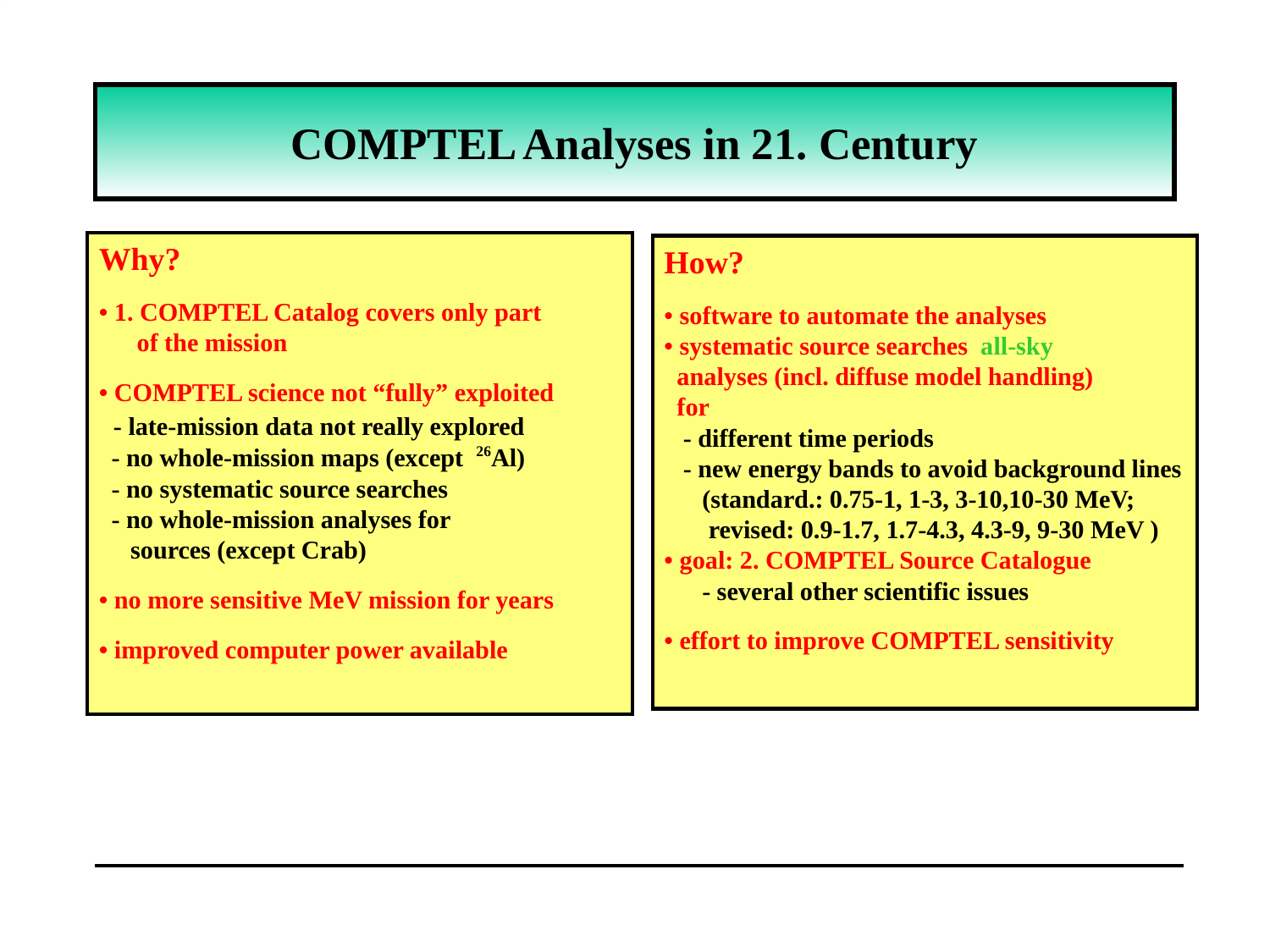## COMPTEL Maximum Entropy Imaging

Original (by AWS) in 1998 using Cray supercomputer MEMSYS5 Package (John Skilling)

New developments:

Imaging software (with Martin Reinecke, Torsten Ensslin @ MPA Garching)

HealPix equal-area all-sky projection for both data and image Fast convolution on sphere (COMPTEL PSF annuli up to  $\sim 30^\circ$ ) Parallel architecture

Data (Werner Collmar @ MPE Garching)

New event processing, better background rejection with TOF and PSD New energy ranges to avoid background lines and better spectral coverage Full data set from whole mission